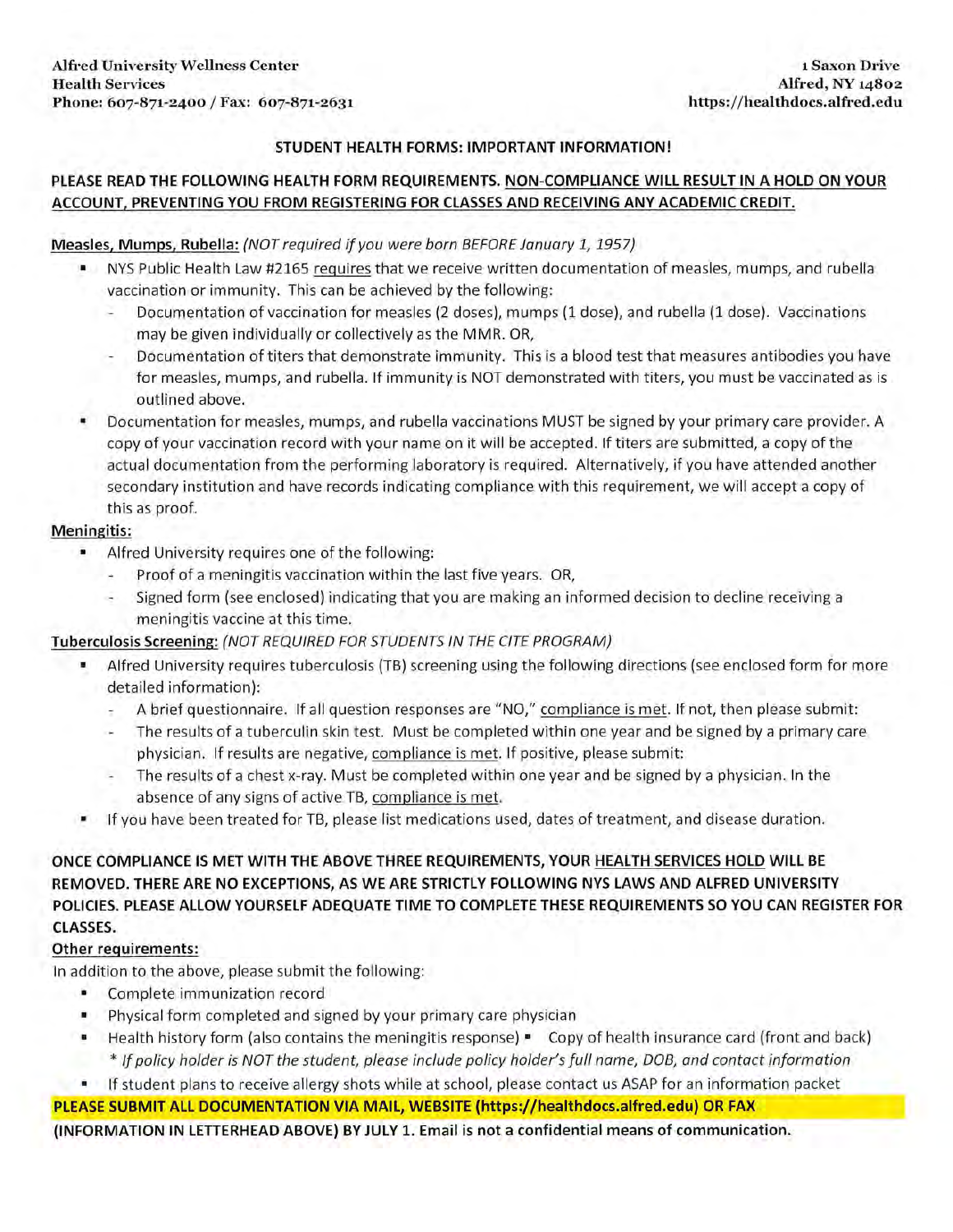**IMMUNIZATION FORM: Please complete the following form and have it signed by your primary care provider; OR submit a complete immunization record.** 

| Name | Date of Birth | <b>Banner ID</b> |  |
|------|---------------|------------------|--|
|      |               |                  |  |

**Measles, Mumps, Rubella:** Must document either dates of vaccinations or proof of immunity (titers).

- Measles (Rubeola): Two live doses of measles are required. The first dose must be given after the first birthday and the second dose must be given after fifteen months of age and at least thirty (30) days after the first dose.
- Mumps: One mumps dose is required and must be given after the first birthday.
- Rubella (German Measles): One rubella dose is required and must be given after the first birthday.

|             | MMR: (Combined measles, mumps, rubella) 1: 2: 2:                                                                                                                                                             |    |    |                 |       |
|-------------|--------------------------------------------------------------------------------------------------------------------------------------------------------------------------------------------------------------|----|----|-----------------|-------|
| OR          | Measles vaccine: 1: 2:                                                                                                                                                                                       |    |    |                 |       |
|             | Mumps vaccine: Number 2012 Number 2013 Number 2014 Number 2014 Number 2014 Number 2014 Number 2014 Number 2014                                                                                               |    |    |                 |       |
| OR          | Positive titers for measles, mumps, and rubella: (Copy of result from performing laboratory with<br>reference range for each antibody must be attached)                                                      |    |    |                 |       |
|             | Meningitis Vaccination: (Recommended, not required, please sign acknowledgement if declined)<br>Please document date received (M/D/Y): (second line included for booster if first dose prior to age 16 years |    |    |                 |       |
|             | TM                                                                                                                                                                                                           | TM | TM |                 |       |
|             | 1: Circle one: Menactra Menomune                                                                                                                                                                             |    |    | Menveo Booster: |       |
| $COVID-19:$ |                                                                                                                                                                                                              |    |    |                 |       |
|             | Manufacturer: Date of 1 <sup>st</sup> Dose: Date of 2 <sup>nd</sup> Dose:                                                                                                                                    |    |    |                 |       |
|             |                                                                                                                                                                                                              |    |    |                 |       |
|             | Hepatitis B: (Recommended, not required) Please<br>document date received (M/D/Y):                                                                                                                           |    |    |                 |       |
|             | $1:$ $2:$ $3:$                                                                                                                                                                                               |    |    |                 |       |
|             | Hepatitis A: (Recommended, not required) Please<br>document date received (M/D/Y):                                                                                                                           |    |    |                 |       |
|             | $1.$ $2.$                                                                                                                                                                                                    |    |    |                 |       |
|             | Tdap/Td: (Within 10 yrs) HPV Vaccines: 1: 2: 2: 2: 2: 2:                                                                                                                                                     |    |    |                 |       |
|             |                                                                                                                                                                                                              |    |    |                 |       |
|             |                                                                                                                                                                                                              |    |    |                 |       |
|             | <b>Healthcare Provider Signature: (Required)</b>                                                                                                                                                             |    |    |                 | Date: |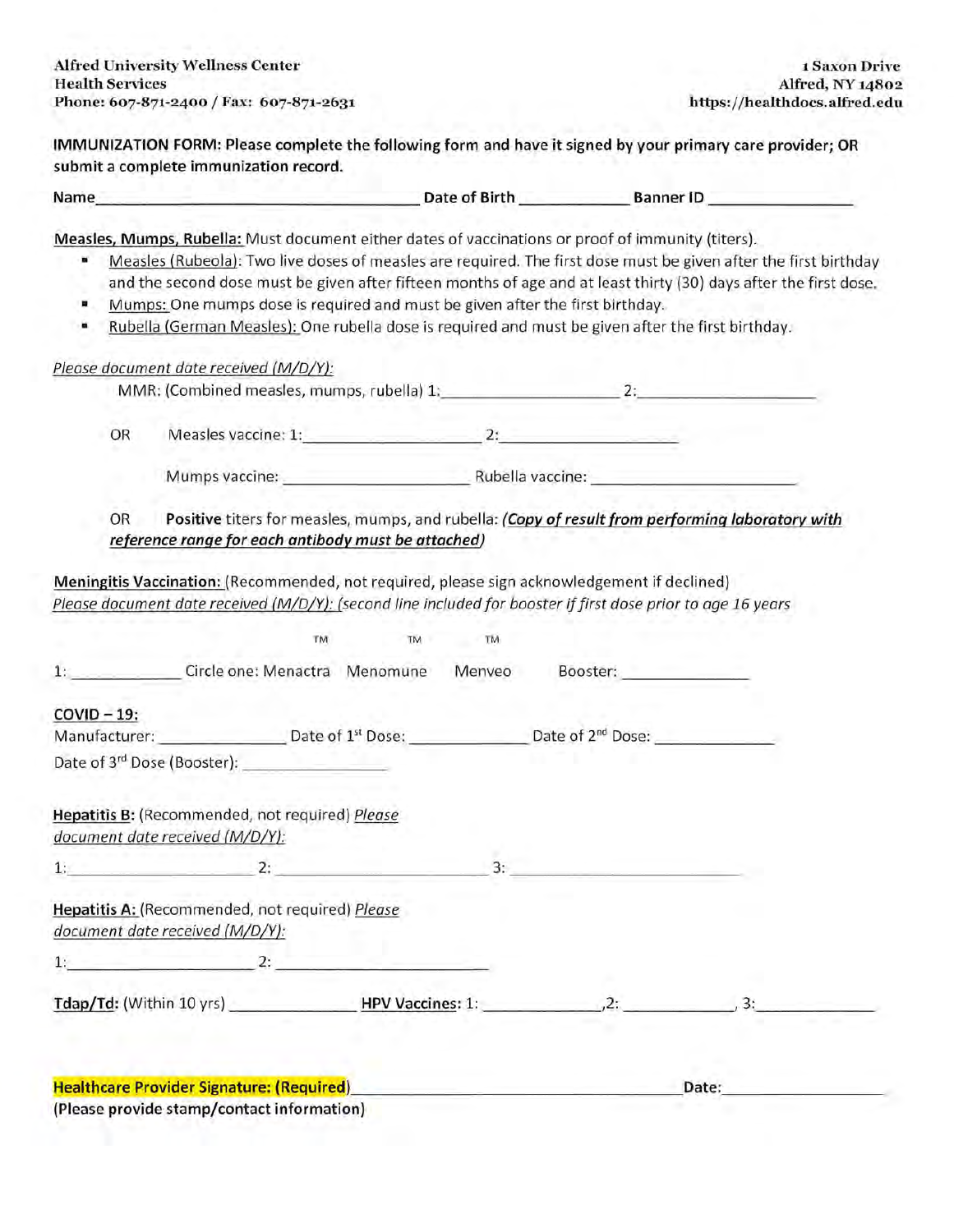# **Alfred University Wellness Center Health Services**

Dear Student/Parent

As the Health Services director at Alfred University, I am writing to inform you about meningococcal disease, a potentially fatal bacterial infection commonly referred to as meningitis. New York State Public Health Law (NYS PHL) §2167 requires institutions, including colleges and universities, to distribute infonnation about meningococcal disease and the available vaccine to all students meeting the enrollment criteria, whether they live on or off campus.

Alfred University is required to maintain a record of the following for each student:

- A record of meningococcal immunization within the past 5 years; OR
- An acknowledgement of meningococcal disease risks and refusal of meningococcal immunization signed by the student or student's parent or guardian (if < 18 yrs. of age).

Meningococcal disease is rare. However, when it strikes, its flu-like symptoms make diagnosis difficult. Meningococcal disease can cause serious illnesses such as infection of the lining of the brain and spinal column (meningitis) or blood infections (sepsis). The disease strikes quickly and can lead to severe and permanent disabilities, such as hearing loss, brain damage, seizures, limb amputation and even death.

Meningococcal disease can be easily spread from person-to-person by coughing, sharing beverages or eating utensils, kissing, or spending time in close contact with someone who is sick or who carries the bacteria. People can spread the bacterium that causes meningococcal disease even before they know they are sick. There have been several outbreaks of meningococcal disease at college campuses across the United States.

The single best way to prevent meningococcal disease is to be vaccinated. The meningococcal ACWY (MenACWY) vaccine protects against four major strains of bacteria which cause about two-thirds of meningococcal disease in the United States. The MenACWY vaccine is recommended for all U.S. teenagers and young adults up to age 21 years. Protection from the MenACWY vaccine is estimated to last about 3 to 5 years, so young adults who received the MenACWY vaccine before their 16<sup>th</sup> birthday should get a booster dose before entering college. The meningococcal B (MenB) vaccine protects against a fifth type of meningococcal disease, which accounts for about one-third of cases in the U.S. Young adults aged 16 through 23 years may choose to receive the MenB vaccine series. They should discuss the MenB vaccine with a healthcare provider.

All private insurance plans not grandfathered under the Affordable Care Act are required to cover the cost of MenACWY and MenB vaccines. Contact your health insurance plan to determine whether it covers MenACWY and MenB vaccines. The federal Vaccines for Children (VFC) and NYS Vaccines for Adults (VFA) programs will cover both MenACWY and MenB vaccines for children and adults who have no health insurance or whose health insurance does not cover these vaccines, as well as for children less than 19 years of age who are American Indian or Alaska Native or eligible for Medicaid or Child Health Plus.

While Alfred University Health Services does not offer meningococcal vaccines, we can assist in a referral to the Allegany County Health Department Immunization Clinic who does offer them or consult your primary care physician.

On the Health History Form, complete the meningococcal vaccination response form only if you decide not to receive the vaccine prior to arrival on campus.

To learn more about meningococcal disease and the vaccine, please feel free to contact our health service and/or consult your physician. You can also find information about the disease on the Centers for Disease Control and Prevention website at www.[cdc.gov/meningococcal/](https://cdc.gov/meningococcal).

Sincerely,

Susan Hendee, NP Assistant Director of Wellness Center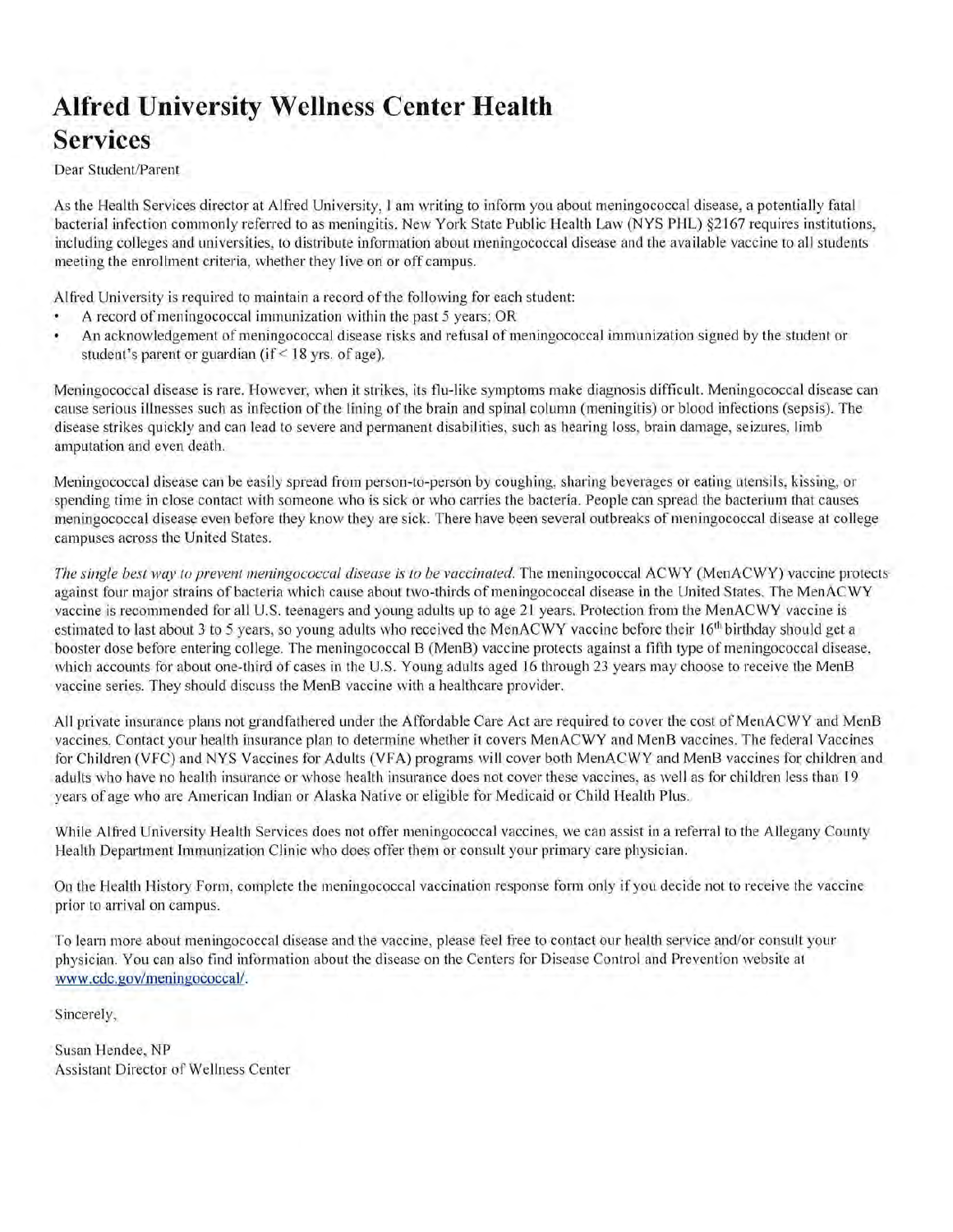### **HEALTH HISTORY/MENINGITIS RESPONSE FORM:**

**For the student: Please complete the following form. It does not need to be signed by your primary care physician.** 

| Last Name                                                                                                                                                                                                                                                                                                                                                                                                                                                                                                                                                                                                                                                                                                                                                                                                                                                                                                                                                                                            |                                 | <b>First Name</b>               |                                                     | Middle Name                 | Birthdate |
|------------------------------------------------------------------------------------------------------------------------------------------------------------------------------------------------------------------------------------------------------------------------------------------------------------------------------------------------------------------------------------------------------------------------------------------------------------------------------------------------------------------------------------------------------------------------------------------------------------------------------------------------------------------------------------------------------------------------------------------------------------------------------------------------------------------------------------------------------------------------------------------------------------------------------------------------------------------------------------------------------|---------------------------------|---------------------------------|-----------------------------------------------------|-----------------------------|-----------|
| Home Address (Street & No.)                                                                                                                                                                                                                                                                                                                                                                                                                                                                                                                                                                                                                                                                                                                                                                                                                                                                                                                                                                          | City/Town                       | State                           | Zip                                                 |                             | Gender    |
| Student's Cell Phone #:                                                                                                                                                                                                                                                                                                                                                                                                                                                                                                                                                                                                                                                                                                                                                                                                                                                                                                                                                                              |                                 |                                 | Home Phone #:                                       | Email:                      |           |
| Emergency Contact: Relationship: Cell Phone #:                                                                                                                                                                                                                                                                                                                                                                                                                                                                                                                                                                                                                                                                                                                                                                                                                                                                                                                                                       |                                 |                                 |                                                     |                             |           |
| Have you ever had: Yes or No                                                                                                                                                                                                                                                                                                                                                                                                                                                                                                                                                                                                                                                                                                                                                                                                                                                                                                                                                                         |                                 |                                 |                                                     |                             |           |
| Allergy to any medications<br>Chicken Pox (Date<br>$\lambda$<br>Diabetes<br>Mononucleosis (Mono)                                                                                                                                                                                                                                                                                                                                                                                                                                                                                                                                                                                                                                                                                                                                                                                                                                                                                                     | Mental Illness                  | Heart Murmur<br>Eating disorder | Hospitalization<br>Surgery(s)<br>Alcohol/Drug Abuse |                             |           |
| If "Yes" to any of the above, please specify:                                                                                                                                                                                                                                                                                                                                                                                                                                                                                                                                                                                                                                                                                                                                                                                                                                                                                                                                                        |                                 |                                 |                                                     |                             |           |
| Do you have any special dictary needs or restrictions? Please spedify:<br>If so, do we have your permission to share these needs/restrictions with dining services to ensure that options are available to fit your needs?<br>Yes                                                                                                                                                                                                                                                                                                                                                                                                                                                                                                                                                                                                                                                                                                                                                                    | No                              | Not Applicable                  |                                                     |                             |           |
| Please read the enclosed information regarding meningitis and the availability of a preventative vaccine.<br>Note that NYS Public Health Law 2167 requires you to complete the following section in the absence of vaccination.<br>If you have chosen to decline the Meningitis vaccine, please check the box below and sign on the line indicated.<br>$\Box$ I have read, or have had explained to me, the information regarding meningococcal meningitis disease. I understand the<br>risks of not receiving the vaccine. I have decided that (my child) will not obtain immunizations against meningococcal meningitis<br>disease. I understand that although I have declined the vaccine at this time, I have the right to request the vaccine at any time<br>in the future.                                                                                                                                                                                                                     |                                 |                                 |                                                     |                             |           |
|                                                                                                                                                                                                                                                                                                                                                                                                                                                                                                                                                                                                                                                                                                                                                                                                                                                                                                                                                                                                      |                                 |                                 |                                                     | Date:                       |           |
| <b>Student Name (print)</b>                                                                                                                                                                                                                                                                                                                                                                                                                                                                                                                                                                                                                                                                                                                                                                                                                                                                                                                                                                          | <b>Example 20 Date of Birth</b> |                                 |                                                     | <b>Example 10</b> Banner ID |           |
| If you have received the Meningitis vaccine, this MUST have been within the last five years and documentation must be<br>provided, using the guidelines outlined above for proof of vaccination.<br>By signing here, I authorize AU Health Services staff to provide AU Counseling Services information about me for the<br>purpose of evaluating needs and providing services. I understand that I may be contacted by the Counseling Services to<br>further assist me or provide services to me which may be needed for my care. This authorization may include disclosure of<br>information related to alcohol and drug abuse or mental health treatment. 1 understand this authorization is voluntary and I<br>may revoke this authorization at any time in writing except to the extent that action has already taken place. This<br>authorization does not authorize AU Health Services to discuss my health information or medical care with anyone other<br>than the AU Counseling Services. |                                 |                                 |                                                     |                             |           |
|                                                                                                                                                                                                                                                                                                                                                                                                                                                                                                                                                                                                                                                                                                                                                                                                                                                                                                                                                                                                      |                                 |                                 |                                                     | Date:                       |           |
|                                                                                                                                                                                                                                                                                                                                                                                                                                                                                                                                                                                                                                                                                                                                                                                                                                                                                                                                                                                                      |                                 |                                 |                                                     |                             |           |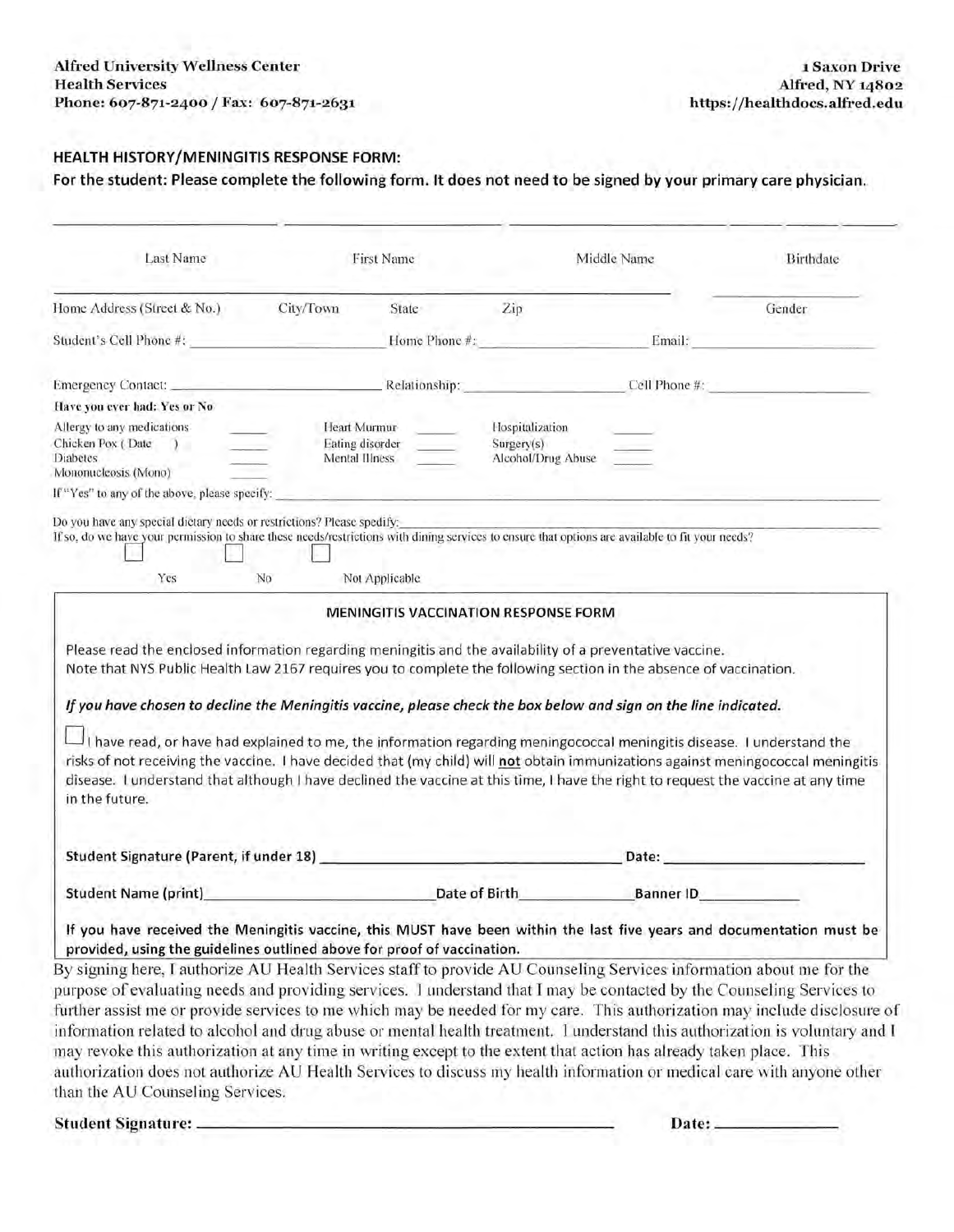#### **MANDATORY TUBERCULOSIS SCREENING FORM**  Banner ID # A00 Name: Date of Screening: ---------------------------- Yes No I. Has the student ever had a positive PPD test? □ □ 2. Does the student have signs or symptoms of nctive TB disease such as night sweats, weight □ □ loss, persistent cough, or bloody sputum OR Is the student in a high-risk category? \* To the best of your knowledge has the student ever had close contact with anyone who was 3. □ □ sick with tuberculosis (TB)? □ □ Was the student born in one the countries listed below? 4. Has the student traveled or lived *for more than one month* in one or more of the countries listed  $\Box$ 5. □ below?

\* High-risk individuals include those who: have an HIV infection; inject drugs; work closely with AIDS patients at residential settings; receive prolonged corticosteroid therapy; or have an immunosuppressive disorder

|                        |                          | <b>COUNTRIES WITH HIGH RATES OF TUBERCULOSIS (TB)</b><br>World Health Organization Global Health Observatory, Tuberculosis Incidence 2015 |                           |                       |
|------------------------|--------------------------|-------------------------------------------------------------------------------------------------------------------------------------------|---------------------------|-----------------------|
| Afghanistan            | Colombia                 | Indonesia                                                                                                                                 | Myanmar                   | Solomon Islands       |
| Algeria                | Comoros                  | Iraq                                                                                                                                      | Namibia                   | Somalia               |
| Angola                 | Congo                    | Kazakhstan                                                                                                                                | Nauru                     | South Africa          |
| Anguilla               | Côte d'Ivoire            | Kenya                                                                                                                                     | Nepal                     | South Sudan           |
| Argentina              | Democratic People's      | Kiribati                                                                                                                                  | New Caledonia             | Sri Lanka             |
| Armenia                | Republic of Korea        | Kuwait                                                                                                                                    | Nicaragua                 | Sudan                 |
| <b>Azerbaijan</b>      | Democratic Republic      | Kyrgyzstan                                                                                                                                | Niger                     | Suriname              |
| Bangladesh             | of the Congo             | Lao People's                                                                                                                              | Nigeria                   | Swaziland             |
| Belarus                | <b>Djibouti</b>          | Democratic Republic                                                                                                                       | Northern Mariana          | Syrian Arab Republic  |
| Belize                 | Dominican Republic       | Latvia                                                                                                                                    | <b>Islands</b>            | Tajikistan            |
| Benin.                 | Ecuador                  | Lesotho                                                                                                                                   | Pakistan                  | Tanzania (United      |
| Bhutan                 | El Salvador              | Liberia                                                                                                                                   | Palau                     | Republic of)          |
| Bolivia (Plurinational | <b>Equatorial Guinea</b> | Libya                                                                                                                                     | Panama                    | Thailand              |
| State $o0$             | Eritrea                  | Lithuania                                                                                                                                 | Papua New Guinea          | Timor-Leste           |
| Bosnia/Herzegovina     | Ethiopia                 | Madagascar                                                                                                                                | Paraguay                  | Tugo                  |
| <b>Botswana</b>        | Fiji                     | Malawi                                                                                                                                    | Peru                      | Tunisia               |
| Brazil                 | Gabon                    | Malaysia                                                                                                                                  | Philippines               | Turkmenistan          |
| Brunei Darussalam      | Gambia                   | Maldives                                                                                                                                  | Portugal                  | Tuvalu                |
| Bulgaria               | Georgia                  | Mali                                                                                                                                      | Qatar                     | Uganda                |
| Burkina Faso           | Ghana                    | Marshall Islands                                                                                                                          | Republic of Korea         | Ukraine               |
| Burundi                | Greenland                | Mauritania                                                                                                                                | Republic of Moldova       | Uruguay               |
| Cabo Verde             | Guam                     | <b>Mauritius</b>                                                                                                                          | Romania                   | Uzbekistan            |
| Cambodia               | Guatemala                | Mexico                                                                                                                                    | <b>Russian Federation</b> | Vanuatu               |
| Cameroon               | Guinea                   | Micronesia (Federated                                                                                                                     | Rwanda                    | Venezuela (Bolivarian |
| Central African        | Guinea-Bissau            | States of)                                                                                                                                | Sao Tome and Principe     | Republic of)          |
| Republic               | Guyana                   | Mongolia                                                                                                                                  | Senegal                   | Viet Nam              |
| Chad                   | <b>Haiti</b>             | Montenegro                                                                                                                                | Serbia                    | Yemen                 |
| China, Hong Kong SAR   | Honduras                 | Morocco                                                                                                                                   | Sierra Leone              | Zambia                |
| China, Macao SAR       | India                    | Mozambique                                                                                                                                | Singapore                 | Zimbabwe              |

• If you answered **YES** to any of the above questions, you are considered "high-risk" and are required to submit documentation of recent PPD testing. PPD testing should be within the last 12 months, or after extended travel to a high incidence country. If done, please enter results below (must be signed by healthcare provider).

**PPD skin test results:** Date given: \_\_\_\_\_\_ Date read: \_\_\_\_\_ Interpretation: □Positive (≥10mm) □Negative Record actual mm of induration, transverse diameter (if no induration, write "0"): Result: \_\_\_\_\_ 11111

• Tf you answered NO to all of the above questions, then you are considered "low-risk" and a PPO test is not required. If the PPD test is positive, you must submit a copy of a chest x-ray report (in English) dated within the last 6 months.

**Healthcare Provider Signature:**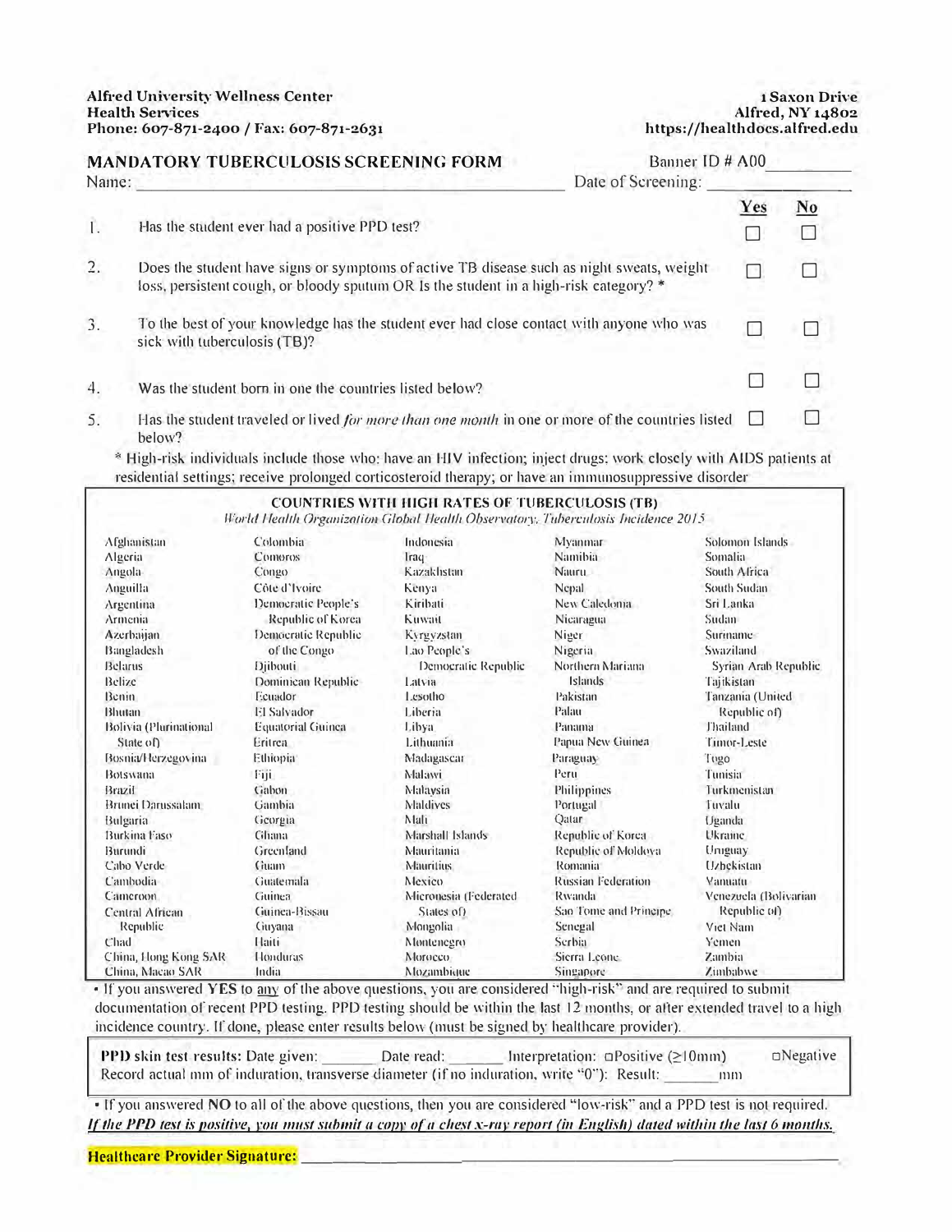# PHYSICAL FORM: To be completed by the **Healthcare Provider: Banner ID # A00\_\_\_\_\_\_**

|         | HGT: WGT: WGT: Temperature: B/P: / Pulse                                                                                                                                                                                                                      |                          |                                                                                                                                                    |
|---------|---------------------------------------------------------------------------------------------------------------------------------------------------------------------------------------------------------------------------------------------------------------|--------------------------|----------------------------------------------------------------------------------------------------------------------------------------------------|
|         | Allergies (include medication allergies): North and the state of the state of the state of the state of the state of the state of the state of the state of the state of the state of the state of the state of the state of t<br><b>Current Medications:</b> |                          |                                                                                                                                                    |
| Vision: | No Lenses                                                                                                                                                                                                                                                     | Lenses R: $20/$ L: $20/$ |                                                                                                                                                    |
|         | If there is a significant health issue that is important for us to be aware of, please describe on a separate sheet and attach.<br>Check Each Item in Proper Column: (Enter NE if not evaluated)                                                              | Normal Abnormal          | Comments                                                                                                                                           |
|         |                                                                                                                                                                                                                                                               |                          |                                                                                                                                                    |
| 1       | Nose and Sinuses                                                                                                                                                                                                                                              |                          |                                                                                                                                                    |
|         | Mouth and Throat                                                                                                                                                                                                                                              |                          |                                                                                                                                                    |
|         | Teeth and Gingiva                                                                                                                                                                                                                                             |                          |                                                                                                                                                    |
|         | <b>Ears Ears Ears Earth</b>                                                                                                                                                                                                                                   |                          |                                                                                                                                                    |
|         | Eyes and the company of the company of the company of the company of the company of the company of the company                                                                                                                                                |                          |                                                                                                                                                    |
|         | Pupils and Ocular Motion                                                                                                                                                                                                                                      |                          |                                                                                                                                                    |
|         | 7. Lungs, Chest, Breasts. 2006. 2007.                                                                                                                                                                                                                         |                          |                                                                                                                                                    |
|         | 8. Heart Communication of the Second State Communication of the Second State Communication of the Second State Communication of the Second State Communication of the Second State Communication of the Second State Communica                                |                          |                                                                                                                                                    |
|         | 9. Vascular System (Varicosities, etc.)                                                                                                                                                                                                                       |                          |                                                                                                                                                    |
|         | 10. Abdomen and Viscera (include hernia)                                                                                                                                                                                                                      |                          |                                                                                                                                                    |
|         | 11 Genital (if appropriate)                                                                                                                                                                                                                                   |                          |                                                                                                                                                    |
|         | 12. Ano-rectal (pilonidal)                                                                                                                                                                                                                                    |                          |                                                                                                                                                    |
|         | 13. Endocrine System <b>Example 2018</b>                                                                                                                                                                                                                      |                          |                                                                                                                                                    |
|         | 14. G-U System                                                                                                                                                                                                                                                |                          |                                                                                                                                                    |
|         | 15. Upper Extremities (strength, ROM)                                                                                                                                                                                                                         |                          |                                                                                                                                                    |
|         | 16 Feet Production Contract Production Contract Production Contract Production Contract Production Contract Pro                                                                                                                                               |                          |                                                                                                                                                    |
|         | 17. Lower Extremities                                                                                                                                                                                                                                         |                          |                                                                                                                                                    |
|         | 18. Spine, other musculo-skeletal                                                                                                                                                                                                                             |                          |                                                                                                                                                    |
|         | 19. Skin & Lymphatics                                                                                                                                                                                                                                         |                          |                                                                                                                                                    |
|         | 20 Neurologic <b>Service School School School School</b> School School School School School School School School School School School School School School School School School School School School School School School School Sc                           |                          |                                                                                                                                                    |
|         | 21 Psychiatric (specify) and the contract of the contract of the contract of the contract of the contract of the contract of the contract of the contract of the contract of the contract of the contract of the contract of t                                |                          |                                                                                                                                                    |
|         | Is there loss or seriously impaired function of any limb or organ?                                                                                                                                                                                            |                          | $\Box$ Yes $\Box$ No If Yes, Please Explain:                                                                                                       |
|         | Are there any restrictions of physical activity indicated by your exam?                                                                                                                                                                                       |                          | □ Yes □ No If Yes, Please Explain:                                                                                                                 |
|         | Is the student now under treatment for any medical or emotional problem?                                                                                                                                                                                      |                          |                                                                                                                                                    |
|         |                                                                                                                                                                                                                                                               |                          | I have examined the above named student and it is my professional opinion that the student is physically and psychologically able, except as noted |
|         | above, to undertake college studies.                                                                                                                                                                                                                          |                          |                                                                                                                                                    |

| <b>Examining Healthcare Provider Signature:</b> |       | Name:<br>Print |  |
|-------------------------------------------------|-------|----------------|--|
| Address/City/State/Zip:                         | 'hone |                |  |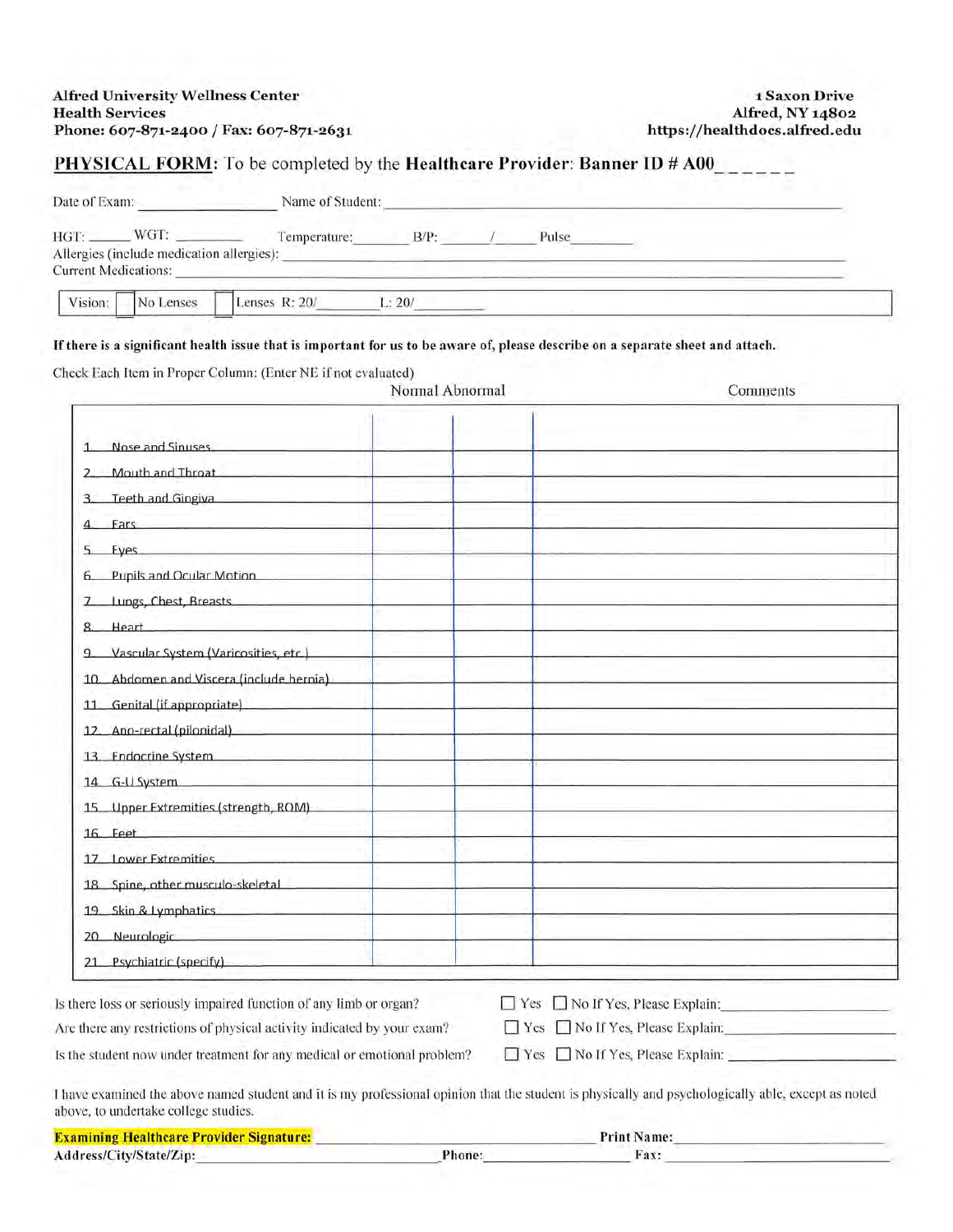# **Alfred University Wellness Center**

### **Authorization Form for Medical Treatment and/or Counseling**

Please complete this form if your child will be under the age of 18 years while on campus:

| <b>Student Name:</b>                           | Student DOB: | Banner ID#: |  |
|------------------------------------------------|--------------|-------------|--|
| Person to notify in the event of an emergency: |              |             |  |

As the parent/guardian of  $_{\text{print}$  (print student's name), I hereby authorize the medical and counseling staff of Alfred University Wellness Center, to evaluate, advise, perform any diagnostic procedure (on-site or via referral), and/or provide treatment/counseling as deemed advisable and is under the supervision of a licensed medical provider/licensed mental health counselor. I understand that until the student is 18 years of age, I have a right to be informed of this care, except under certain circumstances as prescribed by the Medical Practice Act. At the time the student turns 18 years old, he/she will be able to consent to his/her own care and this authorization will no longer apply.

| Parent/Guardian Name: |             |  |
|-----------------------|-------------|--|
| (print)               | (signature) |  |
| Date:                 |             |  |
| Telephone Number (s): |             |  |